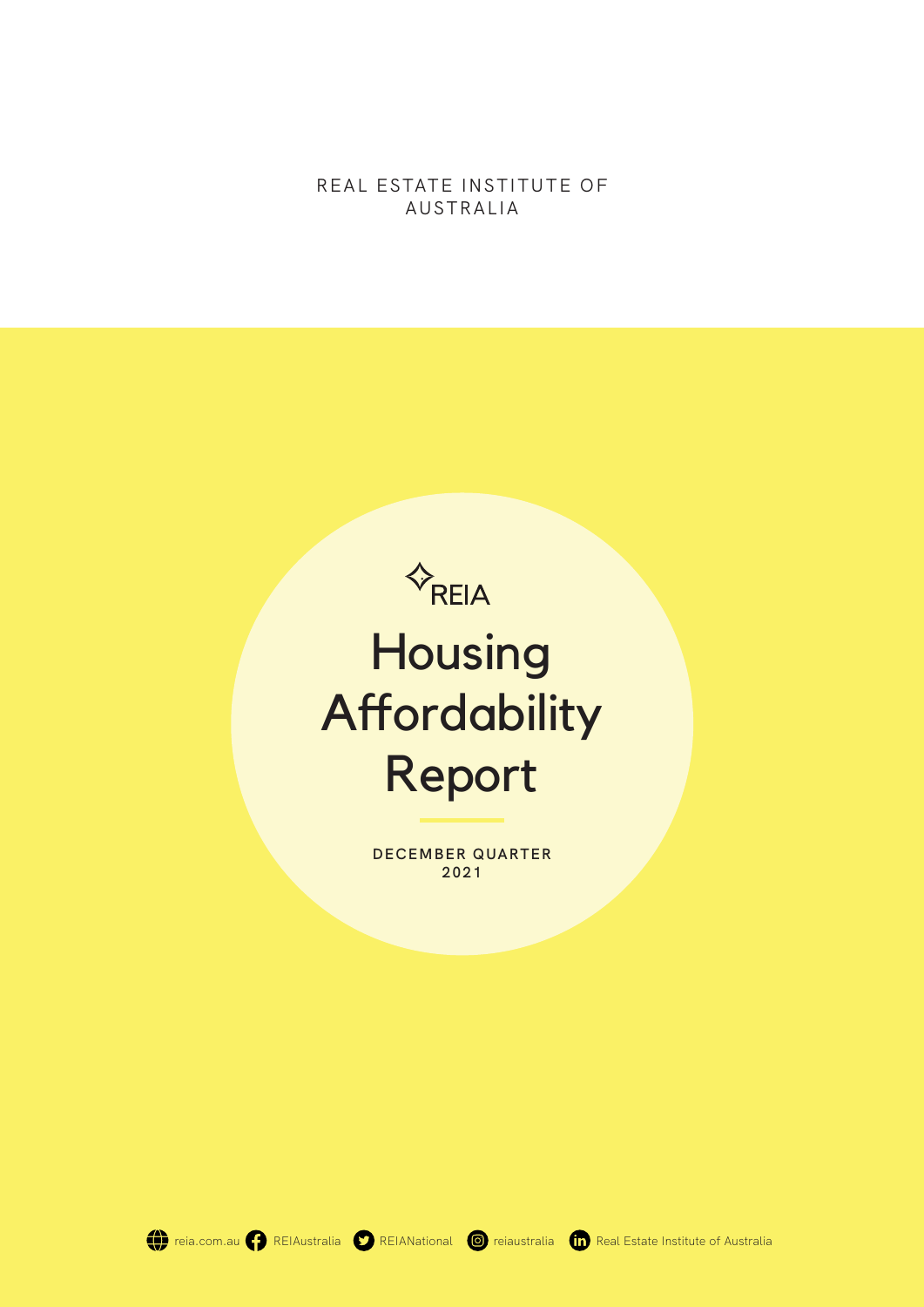# Housing and rental affordability continues to decline in the December quarter 2021

# STATE OF THE NATION

Housing affordability has declined over the December quarter of 2021, with the proportion of income required to meet loan repayments increasing to 37.0%. This was an increase of 0.7 percentage points over the quarter, and 3.9 percentage points compared to the corresponding quarter of 2020. Housing affordability declined in all states and territories with increases in the proportion of income required ranging from 0.1 percentage points in Western Australia to 1.1 percentage points in New South Wales.

## CASH RATE

The Reserve Bank of Australia (RBA) maintained the official cash rate at 0.1% in the December quarter. The quarterly average variable standard interest rate remained stable at 4.5%. The quarterly average three-year fixed rate increased to 2.9%.

## FIRST HOME BUYERS

The number of first home buyers decreased to 37,620, a decrease of 0.4% during the quarter and a decrease of 18.3% over the past 12 months.

First home buyers now make up 34.1% of owner occupier dwelling commitments, a decrease of 0.9 percentage points over the quarter and 7.8 percentage points over the year.

The number of first home buyers decreased over the December quarter in New South Wales (-2.3%), Western Australia (-4.8%), Tasmania (-3.8%) and the Northern Territory (-6.8%). In contrast, first home buyers increased in Victoria (2.8%), Queensland (0.2%) South Australia (1.2%) and the Australian Capital Territory (0.9%).

The average loan size to first home buyers increased to \$470,548. This was an increase of 2.5% over the quarter and an increase of 12.9% over the past twelve months.

The average loan size to first home buyers increased in all states and territories except Tasmania where it decreased 0.4 percentage points. Increases ranged from 0.8% in Western Australia to 2.9% in both New South Wales and Victoria.

## LENDING TRENDS

The total number of owner occupied dwelling loans increased to 110,230, an increase of 2.2% over the December quarter, and a marginal increase of 0.3% over the past 12 months.

The total number of loans for owner occupied dwellings increased in Victoria (4.1%), Queensland (1.2%), South Australia (5.1%), Western Australia (2.7%) and Tasmania (5.0%) but decreased in New South Wales (-0.1%), Northern Territory (-5.5%) and the Australia Capital Territory (-3.7%).

Over the December quarter, the average loan size increased to \$590,482, an increase of 3.5% over the quarter and an increase of 17.7% over the past 12 months. This is the largest annual increase since the current ABS series began in 2002.

The average loan size increased in all states and territories with the Northern Territory having the highest increase of 7.9%. The average loan size increased in all states and territories over the past 12 months, with Victoria recording the highest annual increase of 22.6%.

*Please note: The REIA updated the methodology used for calculating median family income. This has been revised from December 1996. The new*  family income amounts are available on subscription on the REIA website *(HLAR 4 -Median weekly family income by state and nationally from 1996).*

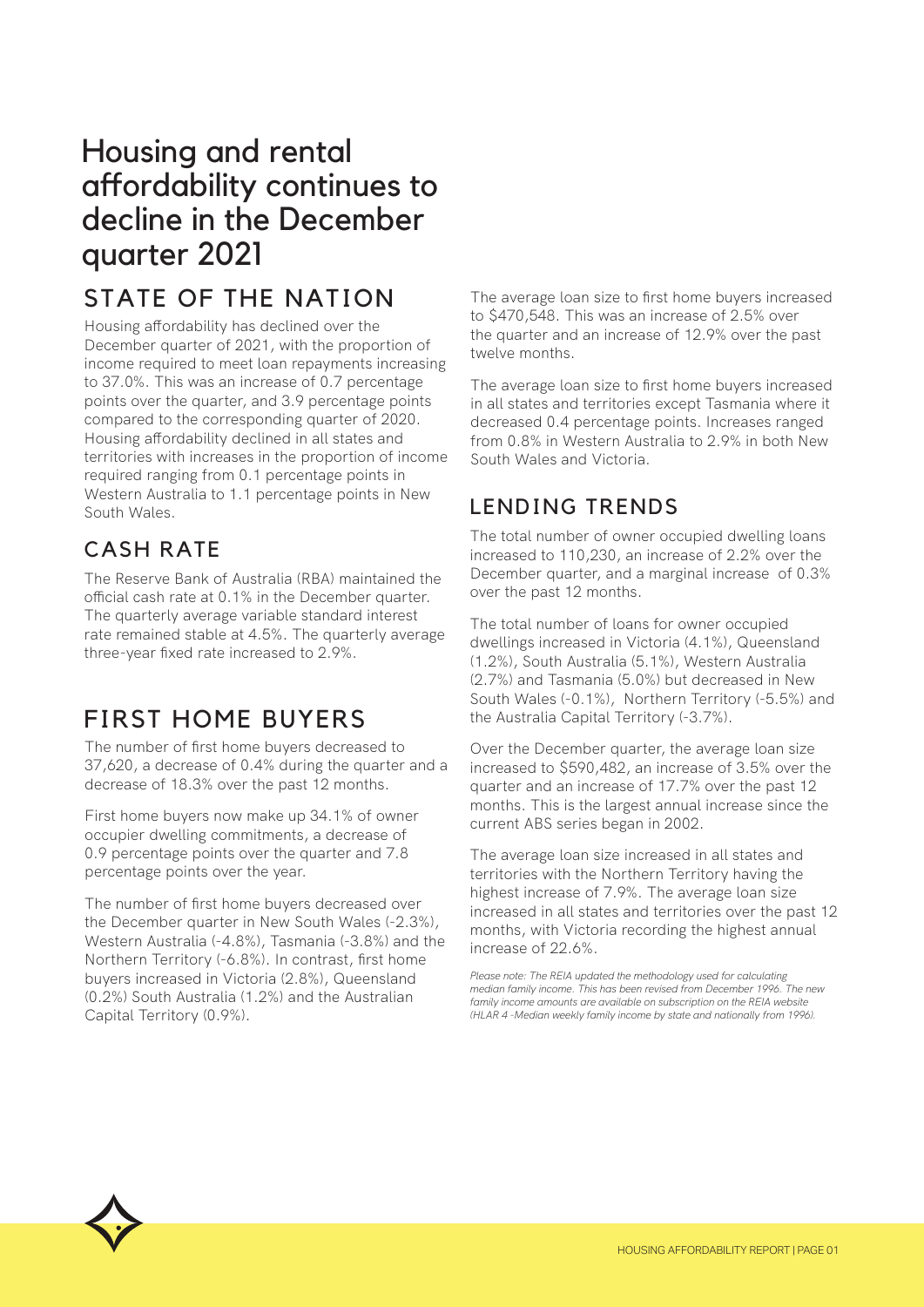

## **Quarterly Change Housing Affordability**

Victoria Queensland South

Australia

19.8% 21.7% 24.0% 19.7%



Western Australia

26.2%

Tasmania Northern

**Territory** 

30.0% 25.9% 22.2%

Australian Capital **Territory** 



New South Wales

26.1%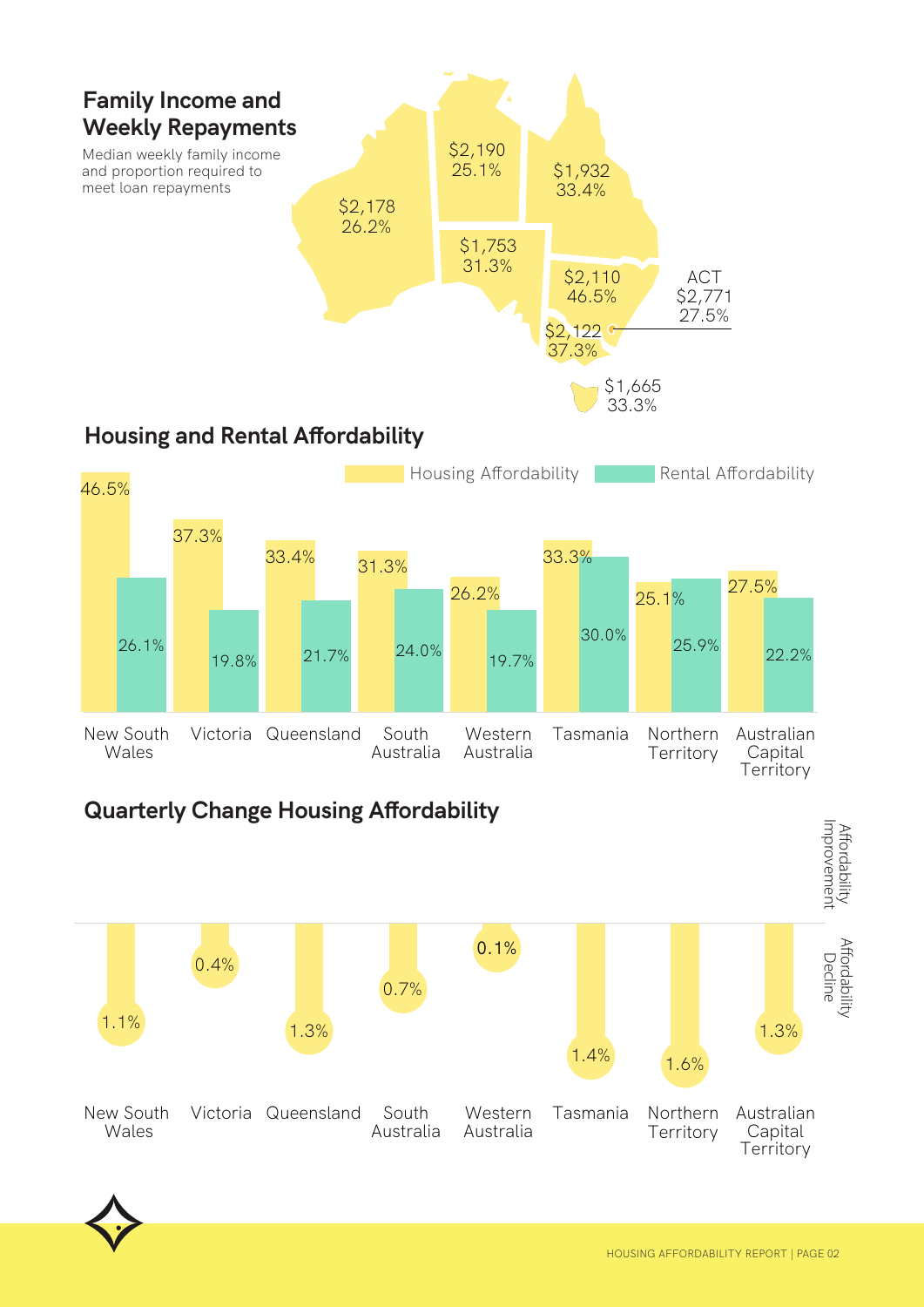## PRESIDENT'S MESSAGE



Welcome to the December 2021 edition of the REIA Housing Affordability Report.

This is my first HAR as REIA President and it is with great honor I introduce Australia's authoritative guide to housing affordability to close out the 2021 calendar year.

The December 2021 quarter covered a unique time in the COVID-19 pandemic. Lockdown ended in mid-October for both Sydney and Melbourne, COVID-19 cases increased a gigantic 267% to 396,000 cases nationally and the Reserve Bank Board held its final meeting for the year with the cash rates remaining on hold.

#### Historical home loan increases

Notably, over this period average home loans experienced their highest annual increase since the data started to be recorded in 2002. Average loans increased by 3.5% over the quarter to \$590,482 and 17.7% in the past year.

Victoria recorded its highest annual increase in average loan size at 22.6%; while South Australia recorded the largest increase in the number of home loans over the quarter at 5.1%.

#### Rental affordability stable

The proportion of income required to meet median rent increased to 23.0%, an increase of 0.1 percentage points over the quarter and an increase of 0.3 percentage points over the year.

With concern about inflation and stagflation growing, rents stabilised causing an improvement in rental affordability in both Sydney (26.1%) and in the Northern Territory (25.9%).

Western Australia was the most affordable jurisdiction to rent, where the proportion of income required to meet median rent was 19.7%.

Tasmania had the worst rental affordability where the proportion of income required to meet median rent increased to 30.0%. This was 7.0 percentage points higher than the national average.

#### Housing affordability worsens

The proportion of income required to meet loan repayments increased to 37.0%.

This was an increase of 0.7 percentage points over the quarter, and 3.9 percentage points compared to the corresponding quarter of 2020.

Housing affordability is now at its lowest since June 2012. However, at that time interest rates were 6.8% compared to now where they are 4.5%.

The Northern Territory had the largest decline in housing affordability with the proportion of income required to meet repayments increasing by 1.6 percentage points. Western Australia had the smallest decline with the proportion of income increasing 0.1 percentage points.

#### First home buyers a mixed bag

The average home loan size for first home buyers was \$470,548.

37,620 first home buyers entered the market, a decrease of 0.4% during the quarter and a decrease of 18.3% over the past 12 months.

The Northern Territory experienced the largest decrease of 6.8% in first home buyers while Victoria experienced the largest increase of 2.8% .

#### 2022: A brave new world

The next HAR will take us to March 2022. This will reveal the impact of the removal of many COVID-19 public health measures, Australia's international borders reopening and the impact of economic sanctions from the Ukraine war on Australia's commodity prices.

Critically, we will also have a clearer idea on how inflationary pressures and wages growth (or lack therefore) will impact long term interest rates and the Reserve Bank's forecasts.

All of these uncertainties point towards the need for a proper national plan for housing affordability and supply supported by both the Federal and State Governments to withstand future challenges presented to Australia's tenants and home owners.

**Hayden Groves President Real Estate Institute of Australia**

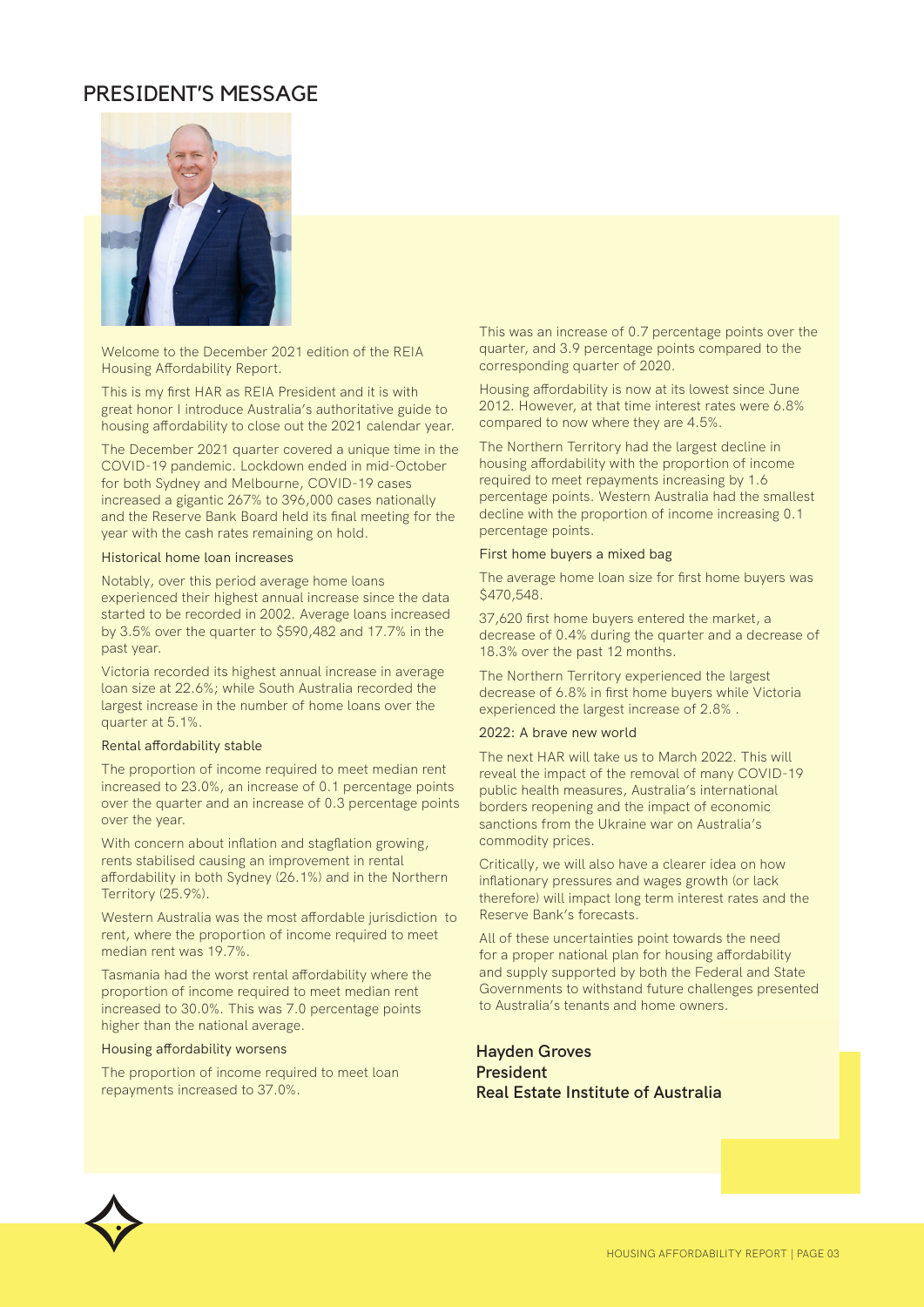## HOUSING AFFORDABILITY





Quarterly Decline Annual Decline Quarterly Decline Annual Decline

## THE NATIONAL SNAPSHOT

#### **Proportion of family income required to meet loan repayments**

Table 1 shows the proportion of family income needed to meet loan repayments.

#### Table 1: Proportion of family income needed to meet loan repayments

|            | Dec Qtr<br>2021 | Sep Qtr<br>2021 | Dec Qtr<br>2020 |
|------------|-----------------|-----------------|-----------------|
| <b>NSW</b> | 46.5%           | 45.4%           | 40.7%           |
| <b>VIC</b> | 37.3%           | 36.9%           | 32.3%           |
| QLD        | 33.4%           | 32.1%           | 30.5%           |
| <b>SA</b>  | 31.3%           | 30.6%           | 29.8%           |
| <b>WA</b>  | 26.2%           | 26.1%           | 26.0%           |
| <b>TAS</b> | 33.3%           | 31.9%           | 30.5%           |
| <b>NT</b>  | 25.1%           | 23.5%           | 23.6%           |
| <b>ACT</b> | 27.5%           | 26.2%           | 25.7%           |
| <b>AUS</b> | 37.0%           | 36.3%           | 33.1%           |

**Chart 1** shows the movement in the proportion of family income required to meet average home loan repayments since the December quarter of 2001.

**Chart 2** shows the movement in rental affordability.

## RENTAL AFFORDABILITY







**Chart 1:** Proportion of family income required to meet average loan repayments



**Chart 2 :** Proportion of family income required to meet weighted average median rent



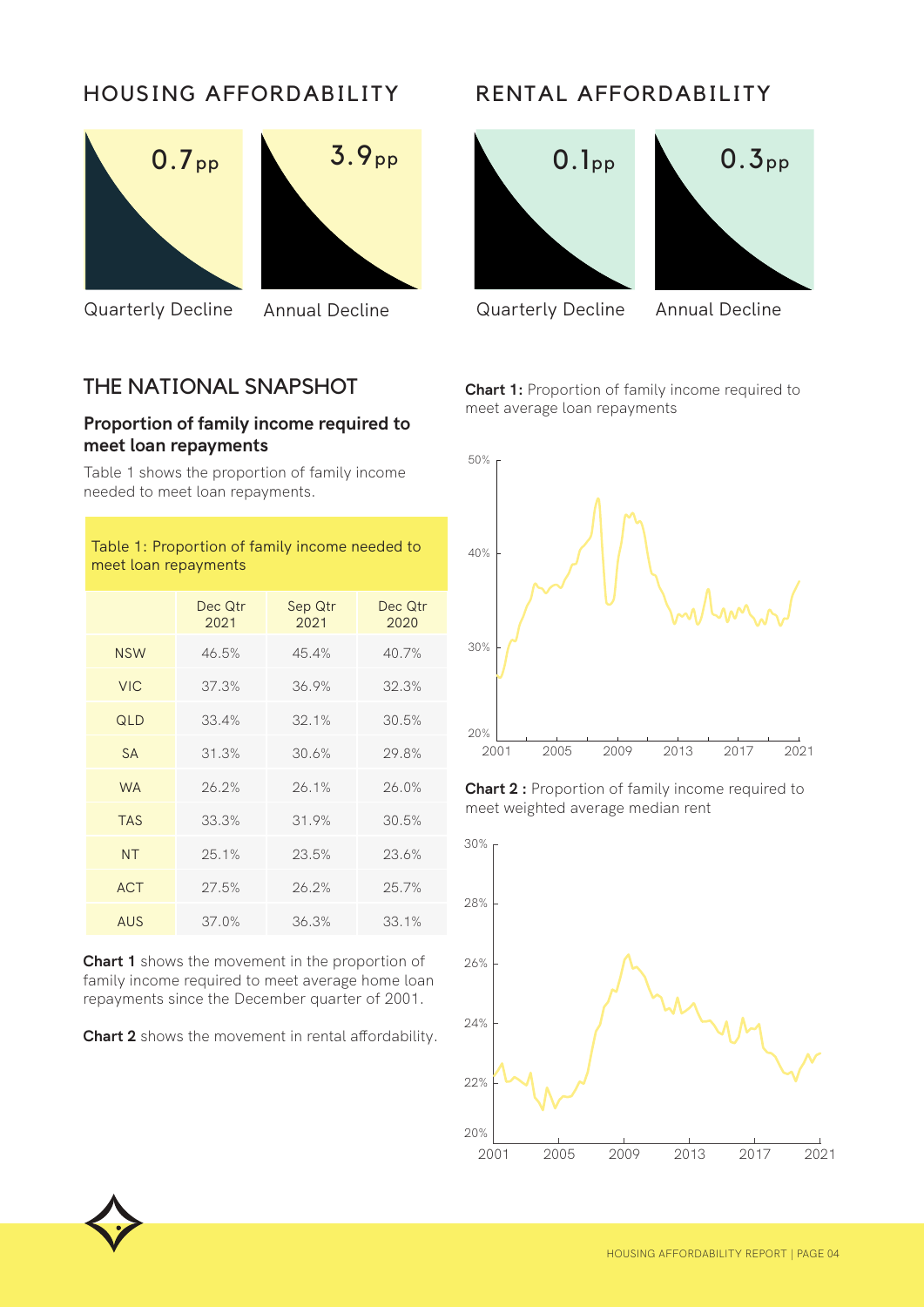#### **Rental Affordability**

The Australian weighted average median rent for three-bedroom houses is calculated using Census data and median rents published in REIA Real Estate Market Facts.

Rental affordability declined marginally in the December quarter of 2021, with the proportion of income required to meet median rent increasing to 23.0%. This was an increase of 0.1 percentage points over the quarter and an increase of 0.3 percentage points over the past 12 months.

Over the quarter, rental affordability improved in New South Wales and the Northern Territory but declined in all other states and territories.

The least affordable state or territory in which to rent a property continued to be Tasmania, where the proportion of income required to meet median rent increased to 30.0%. This was 7.0 percentage points higher than the national average. Victoria and Western Australia became the most affordable, where the proportion of income required to meet median rent was 19.8% and 19.7% respectively.

Table 2 shows rental affordability expressed as the proportion of median weekly family income required to meet weekly rent for a three bedroom house.

#### **First Home Buyers**

The number of first home buyers decreased to 37,620, a decrease of 0.4% during the quarter and a decrease of 18.3% compared to the December quarter of 2020.

The average loan size to first home buyers increased to \$470,548, an increase of 2.5% over the quarter and an increase of 12.9% over the past twelve months.

First home buyers accounted for 34.1% of the owner occupier dwelling market.

Please note, owner occupier first home buyers includes those purchasing residential land.

**Chart 3a** shows first home dwelling commitments as a share of all dwellings financed from the December quarter of 2011 to the December quarter of 2021. **Chart 3b** shows the difference in average owner occupied dwelling loans for first home buyers and all new loans.

#### Table 2: Proportion of family income needed to meet rent payments

|            | Dec Qtr<br>2021 | Sep Qtr<br>2021 | Dec Qtr<br>2020 |
|------------|-----------------|-----------------|-----------------|
| <b>NSW</b> | 26.1%           | 26.4%           | 25.8%           |
| <b>VIC</b> | 19.8%           | 19.6%           | 20.0%           |
| QLD        | 21.7%           | 21.5%           | 21.8%           |
| <b>SA</b>  | 24.0%           | 23.8%           | 23.5%           |
| <b>WA</b>  | 19.7%           | 19.6%           | 18.5%           |
| <b>TAS</b> | 30.0%           | 29.6%           | 28.7%           |
| <b>NT</b>  | 25.9%           | 27.1%           | 24.0%           |
| <b>ACT</b> | 22.2%           | 21.6%           | 21.2%           |
| AUS        | 23.0%           | 22.9%           | 22.7%           |

#### **Fast Facts**

Proportion of family income to meet

|                        | Dec 2021 | Sep 2021 | Dec 2020 |
|------------------------|----------|----------|----------|
| Home loan repayments   | 37.0%    | 36.3%    | 33.1%    |
| <b>Rent Repayments</b> | $23.0\%$ | $22.9\%$ | $22.7\%$ |

50% **Chart 3a:** First home buyers' share of dwellings financed



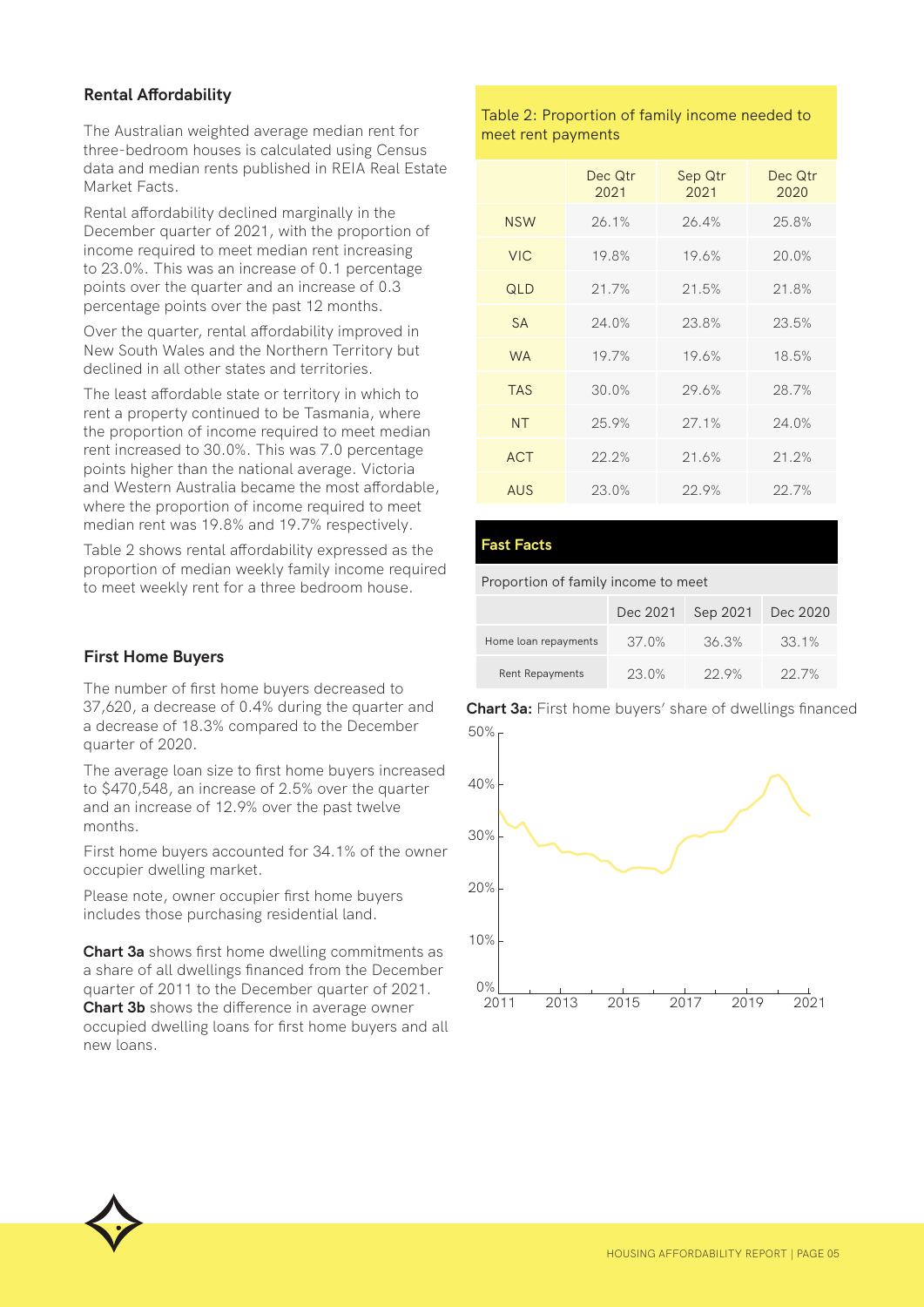**Chart 3b:** Average home loans for first home buyers and all new buyers (\$000s)



#### **Factors influencing home loan affordability**

- The amount to be borrowed reflects the price of the property being purchased and the borrower's equity situation.
- The average loan repayment is determined by the size of the loan, interest rates, and the period of the loan.
- The ability to repay the mortgage depends upon the family income.

**Chart 4** shows the relationship between the Australian weighted average median house price, median weekly family income, and average loan size.



#### **Median House Prices**

The weighted average capital city median house price increased to \$1,021,710. This was an increase of 5.5% over the December quarter and an increase of 25.0% over the past twelve months.

Detailed data on median prices for houses and other dwellings is available in the REIA Real Estate Market Facts publication, which will be released on March 16, 2022.

#### **Median family income and average monthly loan repayments**

The national median weekly family income increased to \$2,051. This was an increase of 1.4% during the December quarter and an increase of 5.3% over the past 12 months.

The average monthly loan repayment increased to \$3,289 during the December quarter of 2021. This was an increase of 3.5% over the quarter and an increase of 17.7% over the past 12 months.

The proportion of family income required to meet loan repayments increased to 37.0% during the December quarter of 2021. This was an increase of 0.7 percentage points over the previous quarter and 3.9 percentage points over the past year.

#### **Average loan (all borrowers)**

The total number of loans increased to 110,230. This was a increase of 2.2% over the quarter and an increase of 0.3% over the past year.

The average loan size increased to \$590,482. This was an increase of 3.5% over the December quarter and an increase of 17.7% over the past year.

The rent buy differential shows the difference in affordability between median rent and average mortgage repayments, as a proportion of family income.

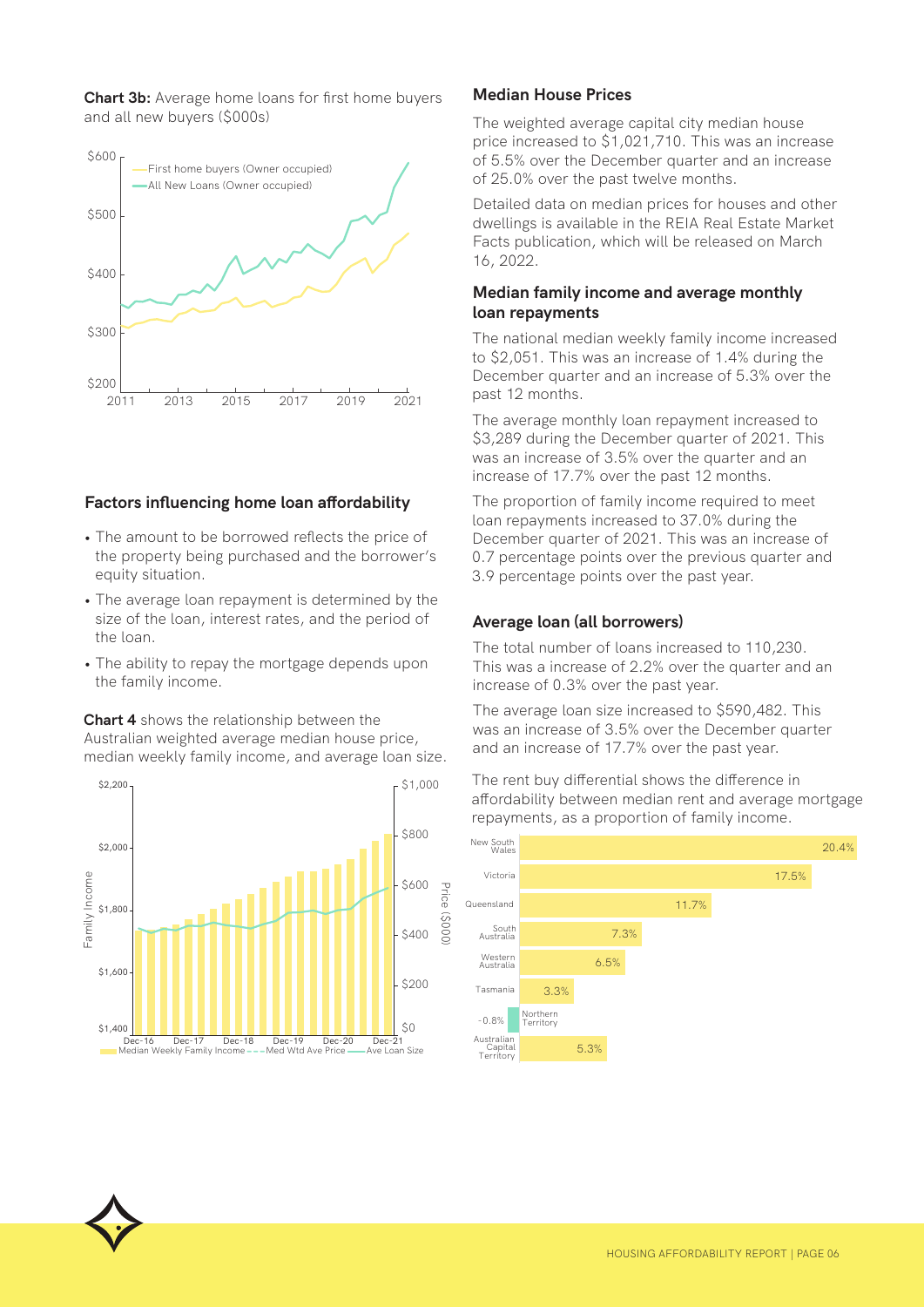#### **Interest Rates**

The Reserve Bank of Australia (RBA) maintained the official cash rate at 0.1% in the December quarter. The gap between variable and three-year fixed rates was 1.6 percentage points. The December quarterly average variable standard interest rate remained stable at 4.5% over the quarter. The quarterly average three-year fixed rate increased to 2.9% during the quarter.

Average quarterly variable interest rates were:

**Banks:** 4.5%, remaining stable over the previous quarter.

**Other lenders:** 2.4%, increasing 0.1 percentage points over the previous quarter.

The average fixed (3 year) interest rates were:

**Banks:** 2.9%, increasing 0.7 percentage points over the previous quarter.

**Other lenders:** 2.8%, increasing 0.5 percentage points over the previous quarter.

**Chart 5** shows the movement of the RBA cash rate, the quarterly average standard variable rate, and the quarterly average 3 year fixed rate over the last five years.

#### **Chart 5 Quarterly Interest Rates**



#### **The Home Loan Affordability Indicator**

The Home Loan Affordability Indicator (HLAI) is the ratio of median family income to average loan repayments. An increasing value reflects improving affordability of housing loans.

Table 3 shows the HLAI for Australia and each state and territory for the December quarter of 2021. The December quarter is compared with the preceding quarter and the corresponding quarter of 2020.

Percentage changes are shown in Table 4.

Table 3: Home Loan Affordability Indicator

A long-term series of the quarterly movements in the HLAI is shown in Chart 6.

|            | Dec Qtr<br>2021 | Sep Qtr<br>2021 | Dec Qtr<br>2020 |
|------------|-----------------|-----------------|-----------------|
| <b>NSW</b> | 21.5            | 22.0            | 24.6            |
| <b>VIC</b> | 26.8            | 27.1            | 31.0            |
| QLD        | 30.0            | 31.2            | 32.8            |
| <b>SA</b>  | 31.9            | 32.7            | 33.5            |
| <b>WA</b>  | 38.2            | 38.3            | 38.5            |
| <b>TAS</b> | 30.0            | 31.4            | 32.8            |
| <b>NT</b>  | 39.8            | 42.6            | 42.4            |
| <b>ACT</b> | 36.4            | 38.2            | 38.9            |
| <b>AUS</b> | 27.0            | 27.6            | 30.2            |

#### Table 4: Percentage change in HLAI

|            | Quarterly change | Annual change |
|------------|------------------|---------------|
| <b>NSW</b> | $-2.3%$          | $-12.6%$      |
| <b>VIC</b> | $-1.1%$          | $-13.5%$      |
| QLD        | $-3.8%$          | $-8.5%$       |
| <b>SA</b>  | $-2.4%$          | $-4.8%$       |
| <b>WA</b>  | $-0.3%$          | $-0.8%$       |
| <b>TAS</b> | $-4.5%$          | $-8.5%$       |
| <b>NT</b>  | $-6.6%$          | $-6.1\%$      |
| <b>ACT</b> | $-4.7%$          | $-6.4%$       |
| <b>AUS</b> | $-2.2\%$         | $-10.6%$      |

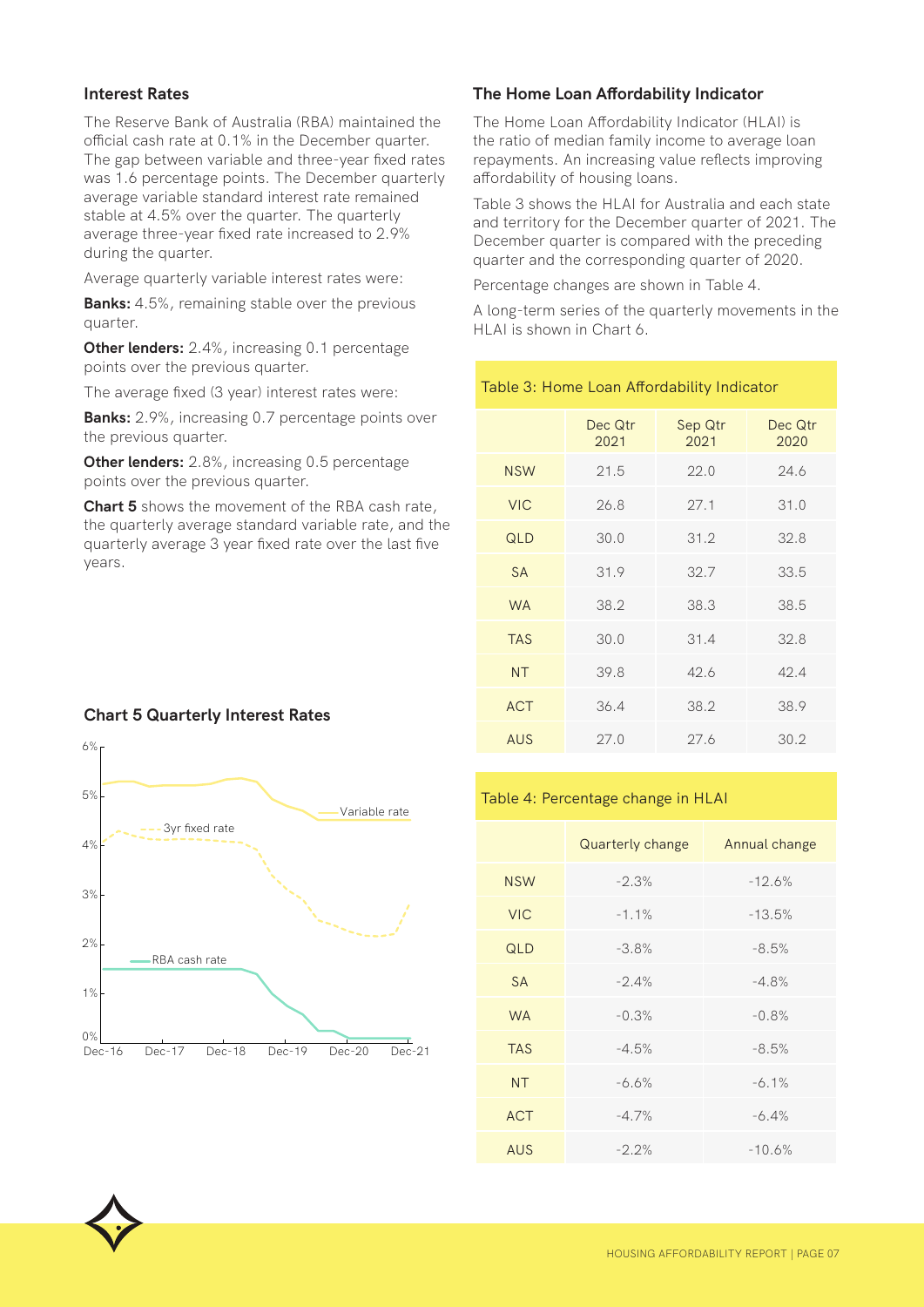**Chart 6 Home loan affordability indicator over time**



#### **Chart 7 Australian rent and CPI**



A long-term series of the quarterly movements in the Australian CPI and the weighed average median three bedroom house rent for the eight Australian capital cities are shown in Chart 7.

#### Table 5: Australia

|                                                                              | Dec<br>2021 | Sep<br>2021 | Dec<br>2020 |
|------------------------------------------------------------------------------|-------------|-------------|-------------|
| Home Loan Affordability<br>Indicator (HLAI)                                  | 27.0        | 27.6        | 30.2        |
| Average HLAI since<br>March quarter 1996                                     | 30.1        | 30.1        | 30.1        |
| Proportion of family income<br>devoted to meeting average<br>loan repayments | 37.0%       | 36.3%       | 33.1%       |
| Proportion of family income<br>devoted to meeting<br>median rents            | 23.0%       | 22.9%       | 22.7%       |
| Median weekly family income                                                  | \$2,051     | \$2,023     | \$1,948     |
| Average monthly loan<br>repayment                                            | \$3,289     | \$3,177     | \$2,793     |
| Average loan                                                                 | \$590,482   | \$570,412   | \$501,494   |
| Total number of loans                                                        | 110,230     | 107,875     | 109,881     |
| Number of loans to<br>first home buyers                                      | 37,620      | 37,782      | 46,037      |
| Average first home buyer loan                                                | \$470,548   | \$459,256   | \$416,787   |
| <b>Banks</b>                                                                 |             |             |             |
| Standard variable interest rate                                              | 4.5%        | 4.5%        | 4.5%        |
| <b>Fixed interest rate</b>                                                   | 2.9%        | 2.2%        | 2.3%        |
| <b>Other Lenders</b>                                                         |             |             |             |
| Standard variable interest rate                                              | 2.4%        | 2.3%        | 2.4%        |
| <b>Fixed interest rate</b>                                                   | 2.8%        | 2.3%        | 2.1%        |
| Percentage Change                                                            | HI AI       | CPI         |             |
| Since previous quarter                                                       | $-2.2%$     | 1.3%        |             |
| Since corresponding<br>quarter last year                                     | $-10.6%$    | 3.5%        |             |

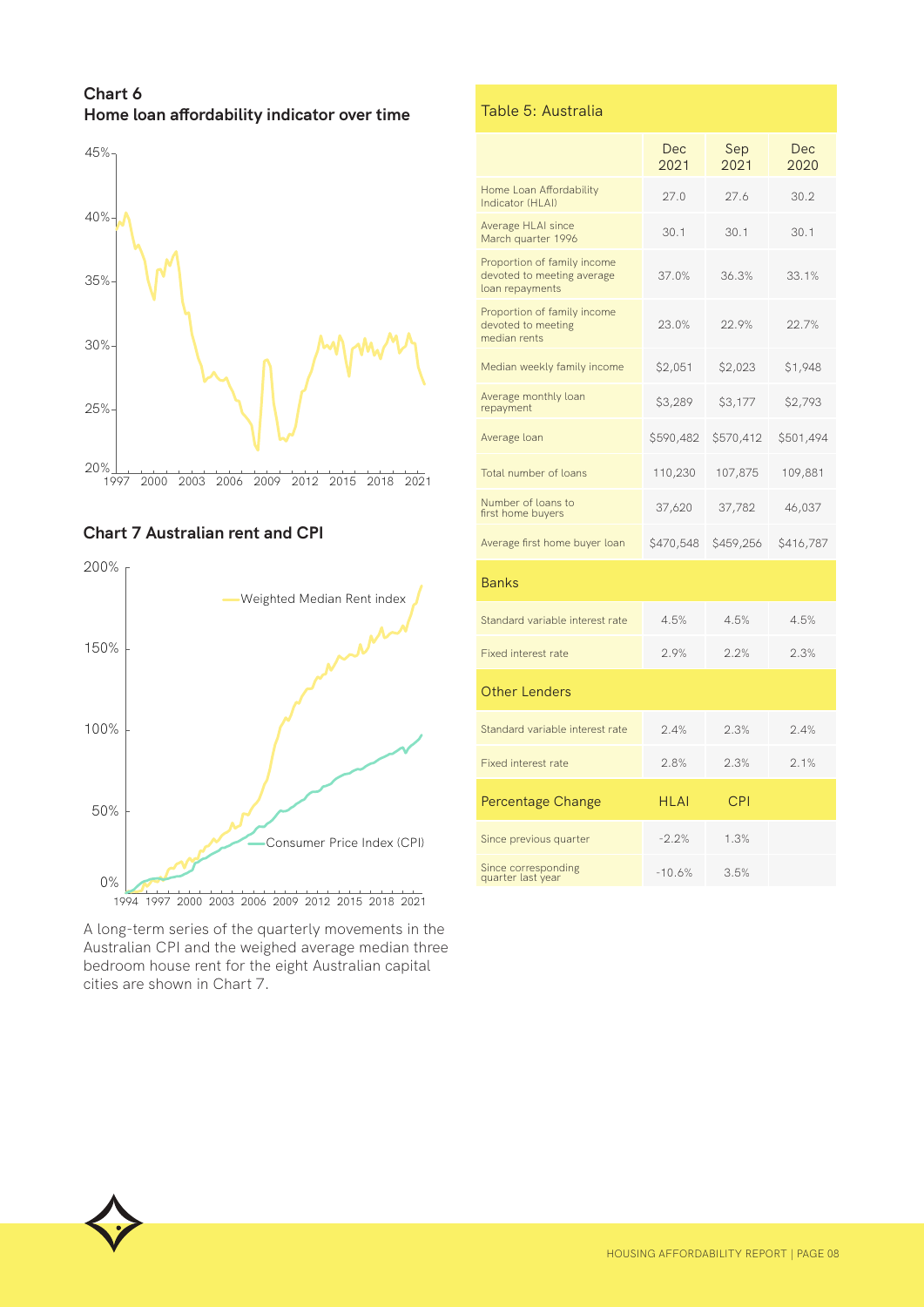## NEW SOUTH WALES

**Chart 8 New South Wales affordability**







Housing affordability declined in New South Wales over the quarter and over the year. The proportion of family income devoted to meeting average loan repayments increased to 46.5% over the quarter, the highest of all states and territories. This was an increase of 1.1 percentage points over the quarter and 5.8 percentage points over the year. New South Wales had the largest annual decline in housing affordability.

Rental affordability in New South Wales improved over the quarter. The proportion of family income required to meet median rent decreased to 26.1%, a decrease of 0.3 percentage points over the quarter but an increase of 0.3 percentage points over the year. New South Wales was only one of two states or territories to show a quarterly improvement in rental affordability.



#### Table 6: New South Wales

|                                                                              | Dec<br>2021 | Sep<br>2021 | Dec<br>2020 |
|------------------------------------------------------------------------------|-------------|-------------|-------------|
| Home Loan Affordability<br>Indicator (HI AI)                                 | 21.5        | 22.0        | 24.6        |
| Average HLAI since<br>March quarter 1996                                     | 25.8        | 25.8        | 25.9        |
| Proportion of family income<br>devoted to meeting average<br>loan repayments | 46.5%       | 45.4%       | 40.7%       |
| Proportion of family income<br>devoted to meeting<br>median rents            | 26.1%       | 26.4%       | 25.8%       |
| Median weekly family income                                                  | \$2,110     | \$2,084     | \$2,016     |
| Average monthly loan<br>repayment                                            | \$4,255     | \$4,095     | \$3,559     |
| Average loan                                                                 | \$763,990   | \$735,282   | \$638,997   |
| Total number of loans                                                        | 29,017      | 29,057      | 29,641      |
| Number of loans to<br>first home buyers                                      | 9,021       | 9,237       | 10,811      |
| Average first home buyer loan                                                | \$584,968   | \$568,312   | \$517,140   |

The number of loans to first home buyers in New South Wales decreased to 9,021. This was a decrease of 2.3% over the quarter and a decrease of 16.6% over the past year. Of the total number of Australian first home buyers who purchased during the December quarter, 24.0% were from New South Wales. First home buyers made up 31.1% of the state's owner-occupier market. In the December quarter of 2021, the average loan to first home buyers increased to \$584,968. This was an increase of 2.9% over the quarter and 13.1% over the past year.

The total number of loans decreased to 29,017. This was a decrease of 0.1% over the quarter and a decrease of 2.1% over the past year. The average loan size increased to \$763,990, the largest of all states and territories. This was an increase of 3.9% over the quarter and an increase of 19.6% over the past year.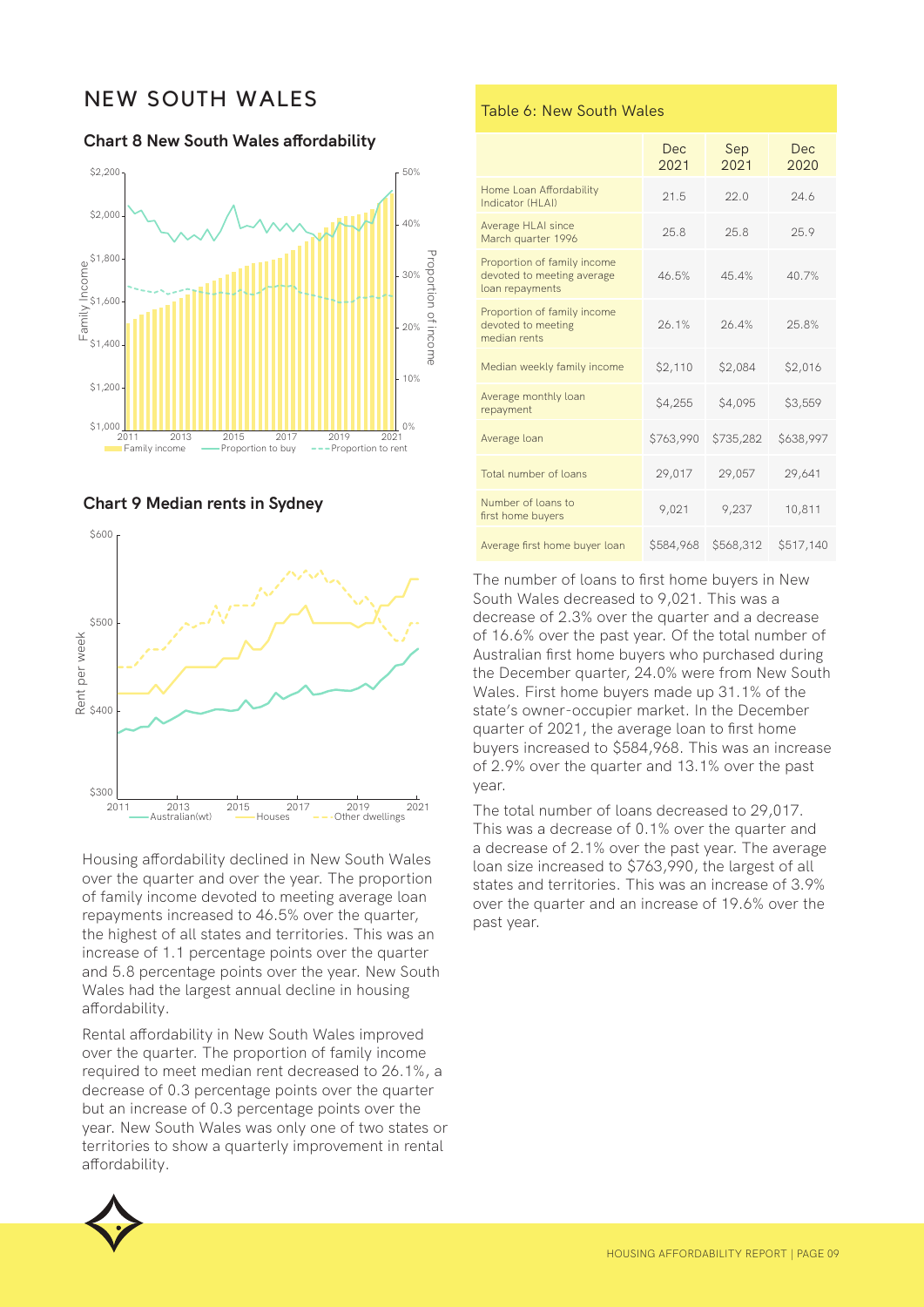## VICTORIA

#### **Chart 10 Victoria affordability**







Housing affordability declined in Victoria over the quarter and over the year. The proportion of family income devoted to meeting average loan repayments increased to 37.3% over the quarter, an increase of 0.4 percentage points over the quarter and 5.0 percentage points over the year.

Rental affordability in Victoria declined over the quarter. The proportion of family income required to meet median rent increased to 19.8%, an increase of 0.2 percentage points over the quarter but a decrease of 0.2 percentage points over the year.

#### Table 7: Victoria

|                                                                              | Dec.<br>2021 | Sep<br>2021 | Dec<br>2020 |
|------------------------------------------------------------------------------|--------------|-------------|-------------|
| Home Loan Affordability<br>Indicator (HI AI)                                 | 26.8         | 27.1        | 31.0        |
| Average HLAI since<br>March quarter 1996                                     | 30.4         | 30.5        | 30.5        |
| Proportion of family income<br>devoted to meeting average<br>loan repayments | 37.3%        | 36.9%       | 32.3%       |
| Proportion of family income<br>devoted to meeting<br>median rents            | 19.8%        | 19.6%       | 20.0%       |
| Median weekly family income                                                  | \$2,122      | \$2,090     | \$2,004     |
| Average monthly loan<br>repayment                                            | \$3,434      | \$3,346     | \$2,801     |
| Average loan                                                                 | \$616,514    | \$600,766   | \$502,927   |
| Total number of loans                                                        | 30,569       | 29,359      | 27,097      |
| Number of loans to<br>first home buyers                                      | 11,416       | 11,105      | 12,778      |
| Average first home buyer loan                                                | \$494,867    | \$481,135   | \$422,335   |

The number of loans to first home buyers in Victoria increased to 11,416, the highest number for all states and territories. This was an increase of 2.8% over the quarter but a decrease of 10.7% over the past year. Of the total number of Australian first home buyers who purchased during the December quarter, 30.3% were from Victoria. First home buyers made up 37.3% of the state's owneroccupier market. In the December quarter of 2021, the average loan to first home buyers increased to \$494,867. This was an increase of 2.9% over the quarter and 17.2% over the past year.

The total number of loans increased to 30,569. This was an increase of 4.1% over the quarter and an increase of 12.8% over the past year. The average loan size increased to \$616,514. This was an increase of 2.6% over the quarter and an increase of 22.6% over the past year. This was the largest annual percentage increase in the average home loan amount among all states and territories and the highest increase since the ABS series began in 2002.

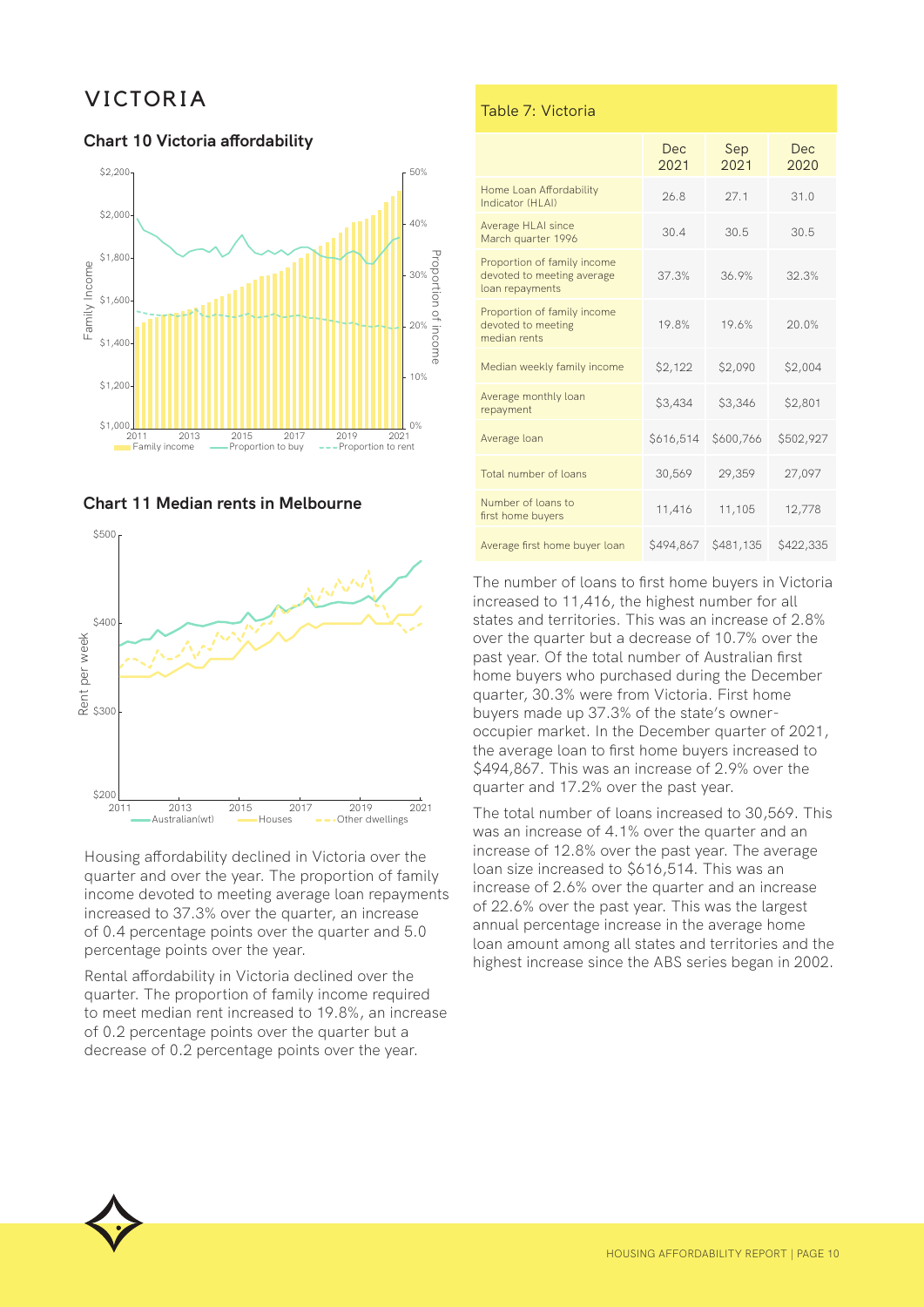## QUEENSLAND

#### **Chart 12 Queensland affordability**







Housing affordability declined in Queensland over the quarter and over the year. The proportion of family income devoted to meeting average loan repayments increased to 33.4% over the quarter. This was an increase of 1.3 percentage points over the quarter and an increase of 2.9 percentage points over the year.

#### Table 8: Queensland

|                                                                              | Dec<br>2021 | Sep<br>2021 | Dec<br>2020 |
|------------------------------------------------------------------------------|-------------|-------------|-------------|
| Home Loan Affordability<br>Indicator (HI AI)                                 | 30.0        | 31.2        | 32.8        |
| Average HLAI since<br>March quarter 1996                                     | 31.4        | 31.4        | 31.4        |
| Proportion of family income<br>devoted to meeting average<br>loan repayments | 33.4%       | 32.1%       | 30.5%       |
| Proportion of family income<br>devoted to meeting<br>median rents            | 21.7%       | 21.5%       | 21.8%       |
| Median weekly family income                                                  | \$1,932     | \$1,905     | \$1,836     |
| Average monthly loan<br>repayment                                            | \$2,794     | \$2,648     | \$2,427     |
| Average loan                                                                 | \$501,620   | \$475,484   | \$435,687   |
| Total number of loans                                                        | 24,078      | 23,801      | 25,247      |
| Number of loans to<br>first home buyers                                      | 7,935       | 7,917       | 10,242      |
| Average first home buyer loan                                                | \$410,447   | \$401,415   | \$374,858   |

Rental affordability in Queensland declined over the quarter. The proportion of family income required to meet median rent increased to 21.7%, an increase of 0.2 percentage points over the quarter but a decrease of 0.1 percentage points over the year.

The number of loans to first home buyers in Queensland increased to 7,935. This was an increase of 0.2% over the quarter but a decrease of 22.5% over the past year. Of the total number of Australian first home buyers who purchased during the December quarter, 21.1% were from Queensland. First home buyers made up 33.0% of the state's owner-occupier market. In the December quarter of 2021, the average loan to first home buyers increased to \$410,447. This was an increase of 2.3% over the quarter and 9.5% over the past year.

The total number of loans increased to 24,078. This was an increase of 1.2% over the quarter but a decrease of 4.6% over the past year. The average loan size increased to \$501,620. This was an increase of 5.5% over the quarter and an increase of 15.1% over the past year.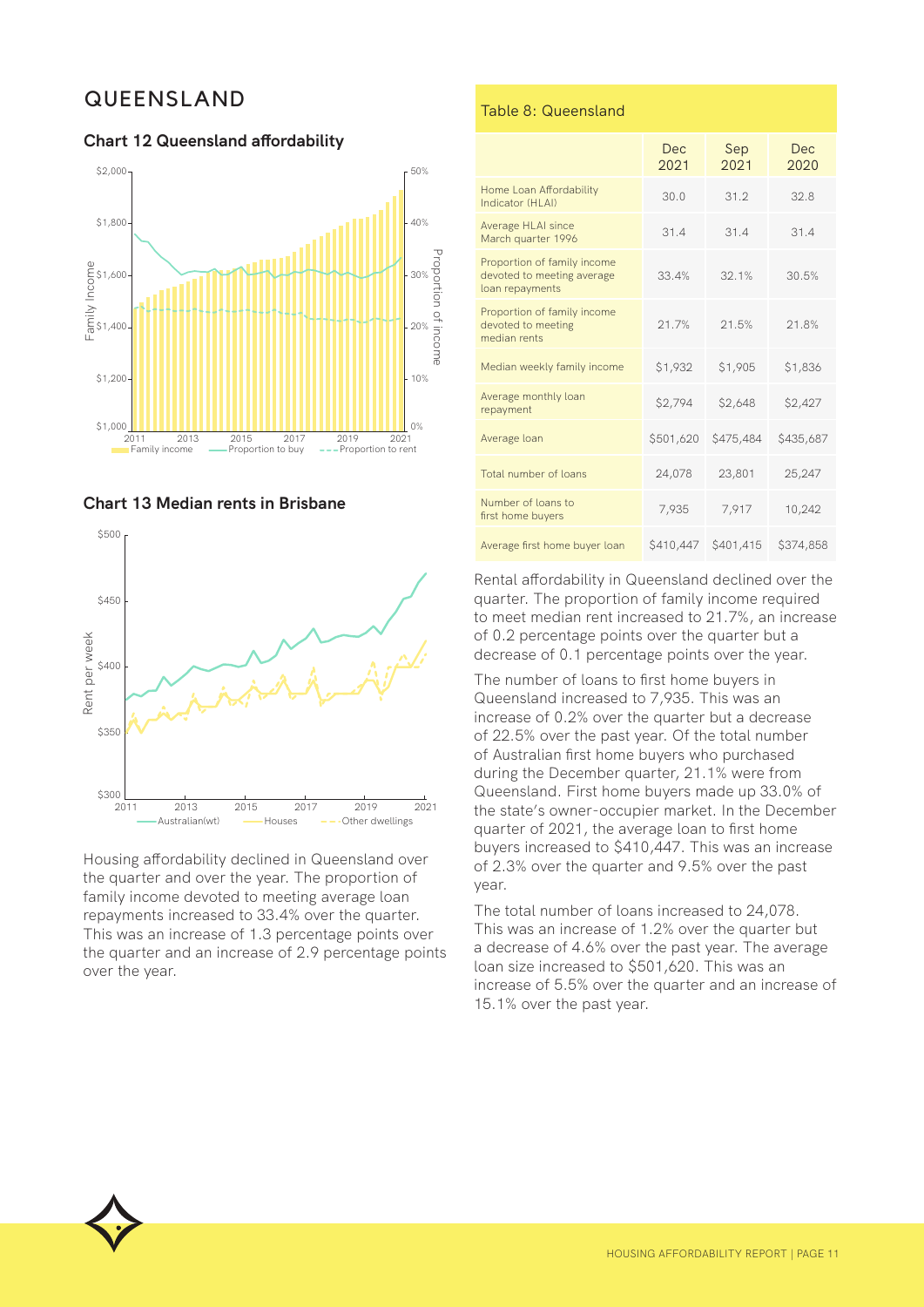## SOUTH AUSTRALIA

**Chart 14 South Australia affordability**







Housing affordability declined in South Australia over the quarter and over the year. The proportion of family income devoted to meeting average loan repayments increased to 31.3% over the quarter. This was an increase of 0.7 percentage points over the quarter and 1.5 percentage points over the year.

#### Table 9: South Australia

|                                                                              | Dec<br>2021 | Sep<br>2021 | Dec<br>2020 |
|------------------------------------------------------------------------------|-------------|-------------|-------------|
| Home Loan Affordability<br>Indicator (HI AI)                                 | 31.9        | 32.7        | 33.5        |
| Average HLAI since<br>March quarter 1996                                     | 36.0        | 36.1        | 36.2        |
| Proportion of family income<br>devoted to meeting average<br>loan repayments | 31.3%       | 30.6%       | 29.8%       |
| Proportion of family income<br>devoted to meeting<br>median rents            | 24.0%       | 23.8%       | 23.5%       |
| Median weekly family income                                                  | \$1,753     | \$1,726     | \$1,659     |
| Average monthly loan<br>repayment                                            | \$2,378     | \$2,287     | \$2,146     |
| Average loan                                                                 | \$426,963   | \$410,628   | \$385,263   |
| Total number of loans                                                        | 7,781       | 7,405       | 7,722       |
| Number of loans to<br>first home buyers                                      | 2,205       | 2,179       | 2,753       |
| Average first home buyer loan                                                | \$368,209   | \$361,680   | \$324,482   |

Rental affordability in South Australia declined over the quarter. The proportion of family income required to meet median rent increased to 24.0%, an increase of 0.2 percentage points over the quarter and an increase of 0.5 percentage points over the year.

The number of loans to first home buyers in South Australia increased to 2,205. This was an increase of 1.2% over the quarter but a decrease of 19.9% over the past year. Of the total number of Australian first home buyers who purchased during the December quarter, 5.9% were from South Australia. First home buyers made up 28.3% of the state's owneroccupier market. In the December quarter of 2021, the average loan to first home buyers increased to \$368,209. This was an increase of 1.8% over the quarter and an increase of 13.5% over the past year.

The total number of loans increased to 7,781. This was an increase of 5.1% over the quarter, the largest of all states and territories, and an increase of 0.8% over the past year. The average loan size increased to \$426,963. This was an increase of 4.0% over the quarter and an increase of 10.8% over the past year.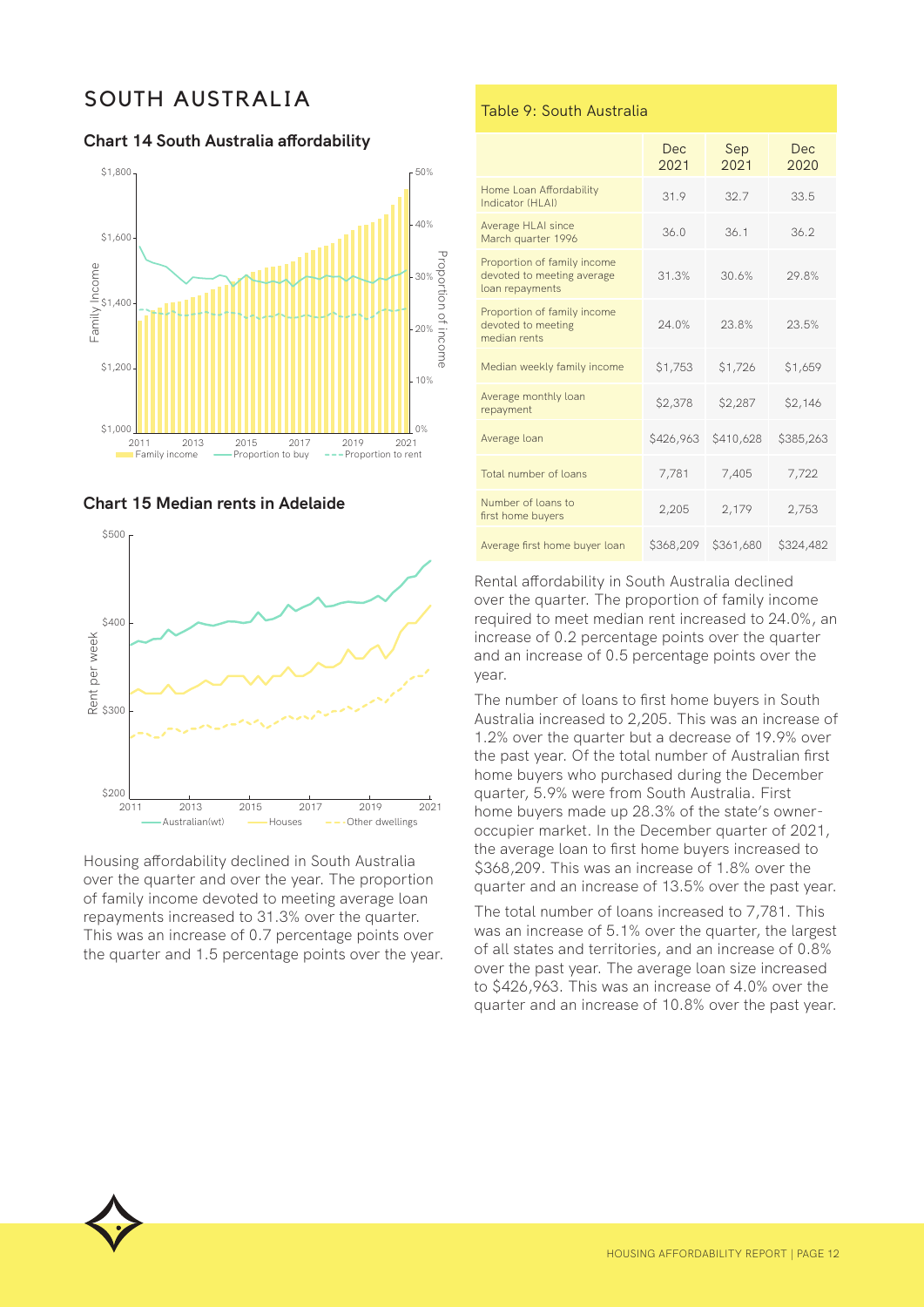## WESTERN AUSTRALIA

**Chart 16 Western Australia affordability**







Housing affordability declined in Western Australia over the quarter and over the year. The proportion of family income devoted to meeting average loan repayments increased to 26.2% over the quarter. This was an increase of 0.1 percentage points over the quarter and 0.2 percentage points over the year. Western Australia had the smallest decrease in housing affordability over the quarter of all states and territories.

#### Table 10: Western Australia

|                                                                              | Dec.<br>2021 | Sep<br>2021 | Dec<br>2020 |
|------------------------------------------------------------------------------|--------------|-------------|-------------|
| Home Loan Affordability<br>Indicator (HI AI)                                 | 38.2         | 38.3        | 38.5        |
| Average HLAI since<br>March quarter 1996                                     | 35.1         | 35.0        | 34.9        |
| Proportion of family income<br>devoted to meeting average<br>loan repayments | 26.2%        | 26.1%       | 26.0%       |
| Proportion of family income<br>devoted to meeting<br>median rents            | 19.7%        | 19.6%       | 18.5%       |
| Median weekly family income                                                  | \$2,178      | \$2,144     | \$2,055     |
| Average monthly loan<br>repayment                                            | \$2,471      | \$2,425     | \$2,313     |
| Average loan                                                                 | \$443,620    | \$435,456   | \$415,211   |
| Total number of loans                                                        | 13,480       | 13,126      | 14,279      |
| Number of loans to<br>first home buyers                                      | 5,295        | 5,561       | 7,204       |
| Average first home buyer loan                                                | \$368,914    | \$365,816   | \$358,939   |

Rental affordability in Western Australia declined over the quarter. The proportion of family income required to meet median rent increased to 19.7%, an increase of 0.1 percentage points over the quarter and an increase of 1.2 percentage points over the year. Western Australian remains the most affordable state or territory to meet rental payments.

The number of loans to first home buyers in Western Australia decreased to 5,295. This was a decrease of 4.8% over the quarter and a decrease of 26.5% over the past year. Of the total number of Australian first home buyers who purchased during the December quarter, 14.1% were from Western Australia. First home buyers made up 39.3% of the state's owneroccupier market. In the December quarter of 2021, the average loan to first home buyers increased to \$368,914. This was an increase of 0.8% over the quarter and an increase of 2.8% over the past year.

The total number of loans increased to 13,480. This was an increase of 2.7% over the quarter but a decrease of 5.6% over the past year. The average loan size increased to \$443,620. This was an increase of 1.9% over the quarter and an increase of 6.8% over the past year.

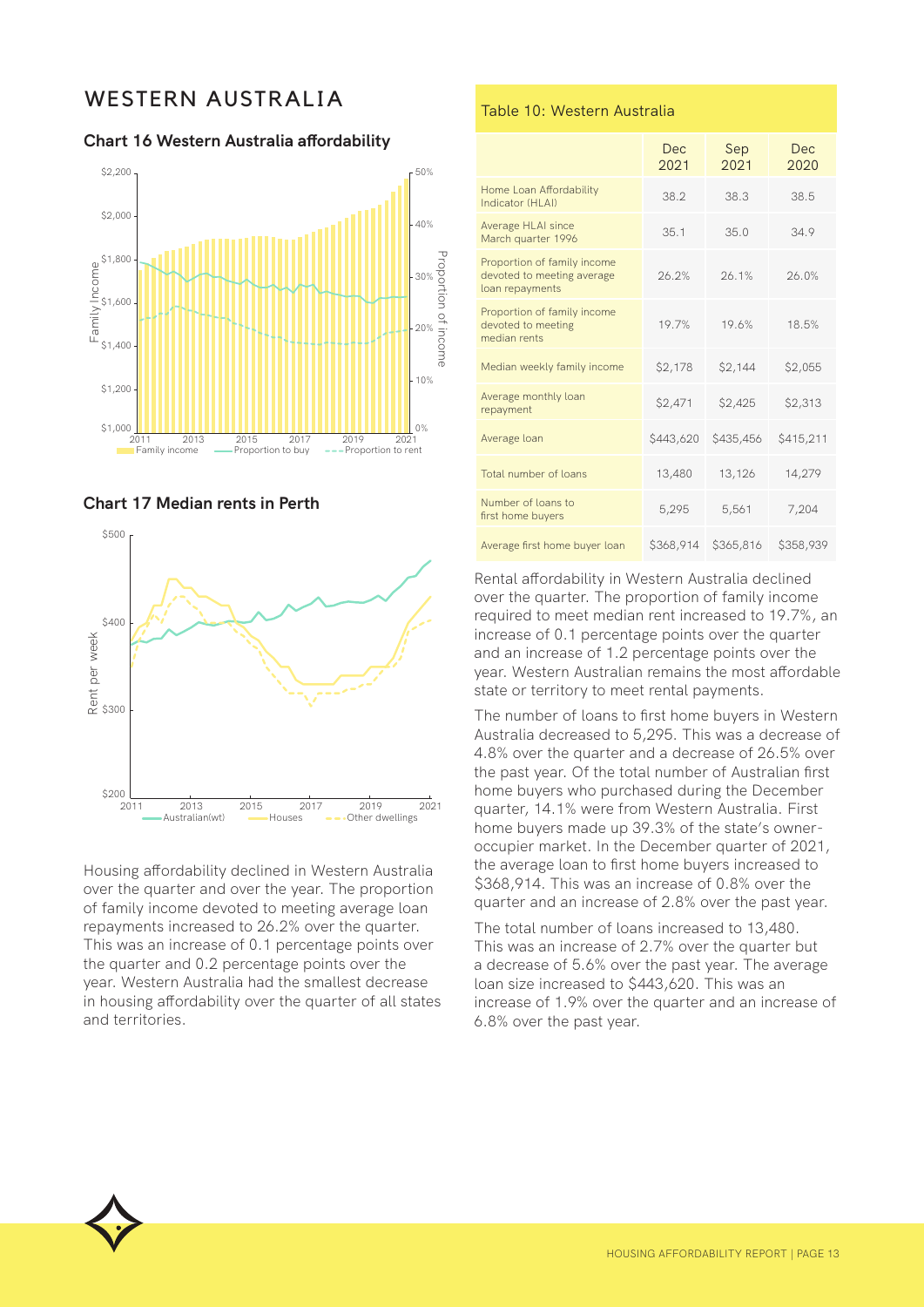## TASMANIA

#### **Chart 18 Tasmania affordability**







Housing affordability declined in Tasmania over the quarter and over the year. The proportion of family income devoted to meeting average loan repayments increased to 33.3% over the quarter. This was an increase of 1.4 percentage points over the quarter and 2.8 percentage points over the year.

Rental affordability in Tasmania declined over the quarter. The proportion of family income required to meet median rent increased to 30.0%, an increase of 0.4 percentage points over the quarter and 1.3 percentage points over the year. Tasmania remains the most unaffordable state or territory to meet median rental payments.

#### Table 6: Tasmania

|                                                                              | Dec<br>2021 | Sep<br>2021 | Dec<br>2020 |
|------------------------------------------------------------------------------|-------------|-------------|-------------|
| Home Loan Affordability<br>Indicator (HI AI)                                 | 30.0        | 31.4        | 32.8        |
| Average HLAI since<br>March quarter 1996                                     | 38.5        | 38.6        | 38.8        |
| Proportion of family income<br>devoted to meeting average<br>loan repayments | 33.3%       | 31.9%       | 30.5%       |
| Proportion of family income<br>devoted to meeting<br>median rents            | 30.0%       | 29.6%       | 28.7%       |
| Median weekly family income                                                  | \$1,665     | \$1,641     | \$1,569     |
| Average monthly loan<br>repayment                                            | \$2,402     | \$2,265     | \$2,073     |
| Average loan                                                                 | \$431,294   | \$406,648   | \$372,122   |
| Total number of loans                                                        | 1,863       | 1,775       | 2,328       |
| Number of loans to<br>first home buyers                                      | 607         | 631         | 857         |
| Average first home buyer loan                                                | \$344,975   | \$346,434   | \$318,086   |

The number of loans to first home buyers in Tasmania decreased to 607. This was a decrease of 3.8% over the quarter and a decrease of 29.2% over the past year. Of the total number of Australian first home buyers who purchased during the December quarter, 1.6% were from Tasmania. First home buyers made up 32.6% of the state's owneroccupier market. In the December quarter of 2021, the average loan to first home buyers decreased to \$344,975. This was a decrease of 0.4% over the quarter but an increase of 8.5% over the past year. Tasmania was the only state or territory to have a decrease in first home buyer average loan amounts.

The total number of loans increased to 1,863. This was an increase of 5.0% over the quarter but a decrease of 20.0% over the past year. This is the largest annual percentage decrease in the number of home loans for all states and territories. The average loan size increased to \$431,294. This was an increase of 6.1% over the quarter and an increase of 15.9% over the past year.

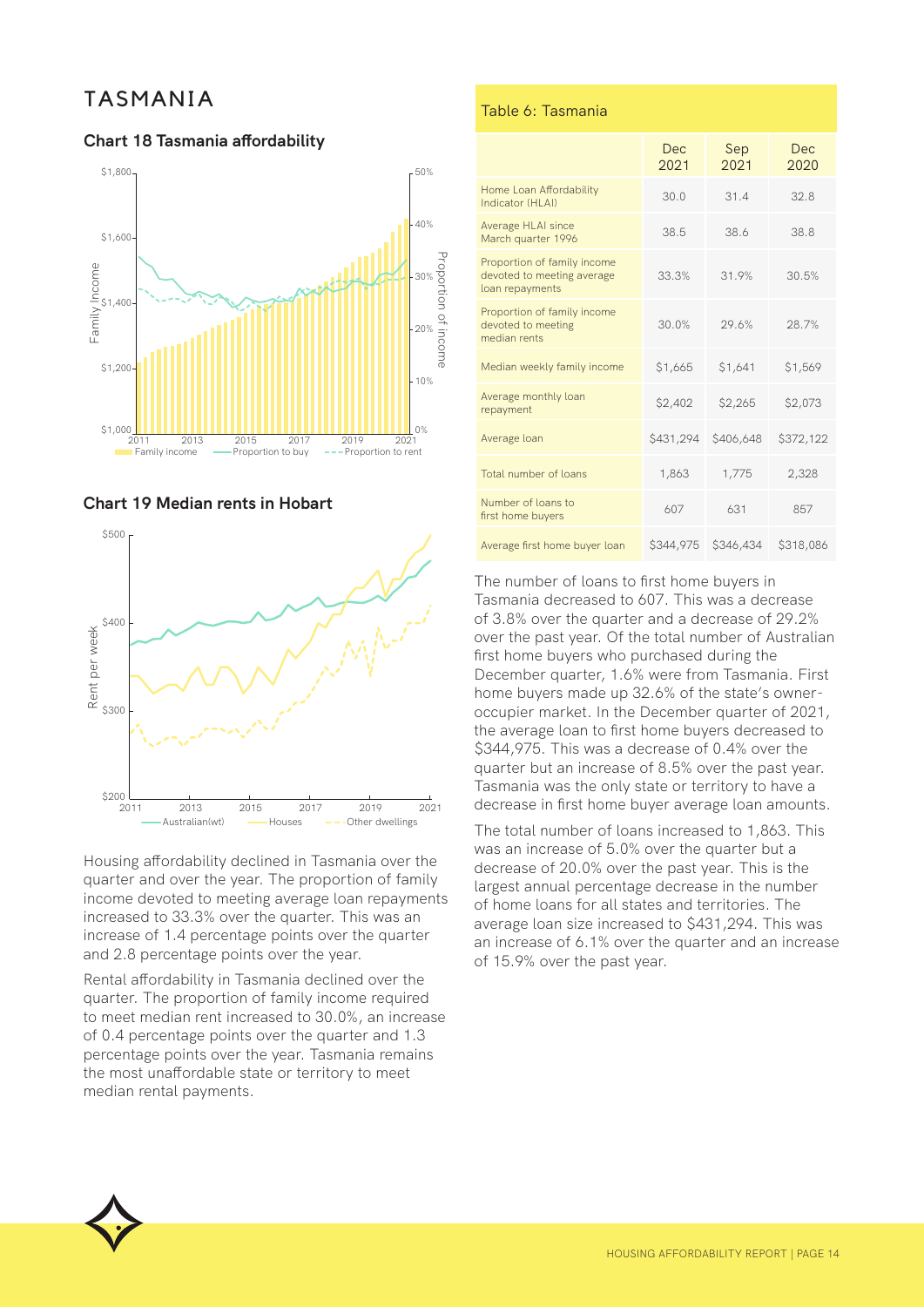## NORTHERN TERRITORY

**Chart 20 Northern Territory affordability**







Housing affordability declined in the Northern Territory over the quarter and over the year. The proportion of family income devoted to meeting average loan repayments increased to 25.1% over the quarter. This was an increase of 1.6 percentage points over the quarter and 1.5 percentage points over the year. Of all the states and territories, the Northern Territory had the largest decline in housing affordability over the quarter.

#### Table 12: Northern Territory

|                                                                              | Dec.<br>2021 | Sep<br>2021 | Dec.<br>2020 |
|------------------------------------------------------------------------------|--------------|-------------|--------------|
| Home Loan Affordability<br>Indicator (HI AI)                                 | 39.8         | 42.6        | 42.4         |
| Average HLAI since<br>March quarter 1996                                     | 38.6         | 38.5        | 38.4         |
| Proportion of family income<br>devoted to meeting average<br>loan repayments | 25.1%        | 23.5%       | 23.6%        |
| Proportion of family income<br>devoted to meeting<br>median rents            | 25.9%        | 27.1%       | 24.0%        |
| Median weekly family income                                                  | \$2,190      | \$2,169     | \$2,115      |
| Average monthly loan<br>repayment                                            | \$2,383      | \$2,208     | \$2,160      |
| Average loan                                                                 | \$427,856    | \$396,359   | \$387,893    |
| Total number of loans                                                        | 779          | 824         | 826          |
| Number of loans to<br>first home buyers                                      | 262          | 281         | 387          |
| Average first home buyer loan                                                | \$391,221    | \$384,342   | \$378,811    |

Rental affordability in the Northern Territory improved over the quarter. The proportion of family income required to meet median rent decreased to 25.9%, a decrease of 1.2 percentage points over the quarter but an increase of 1.9 percentage points over the year. Of all the states and territories, Northern Territory had the largest improvement in rental affordability over the quarter.

The number of loans to first home buyers in the Northern Territory decreased to 262. This was a decrease of 6.8% over the quarter and a decrease of 32.3% over the past year. Of the total number of Australian first home buyers who purchased during the December quarter, 0.7% were from the Northern Territory. First home buyers made up 33.6% of the state's owner-occupier market. In the December quarter of 2021, the average loan to first home buyers increased to \$391,221. This was an increase of 1.8% over the quarter and an increase of 3.3% over the past year.

The total number of loans decreased to 779. This was a decrease of 5.5% over the quarter and a decrease of 5.7% over the past year. The average loan size increased to \$427,856. This was an increase of 7.9% over the quarter and an increase of 10.3% over the past year.

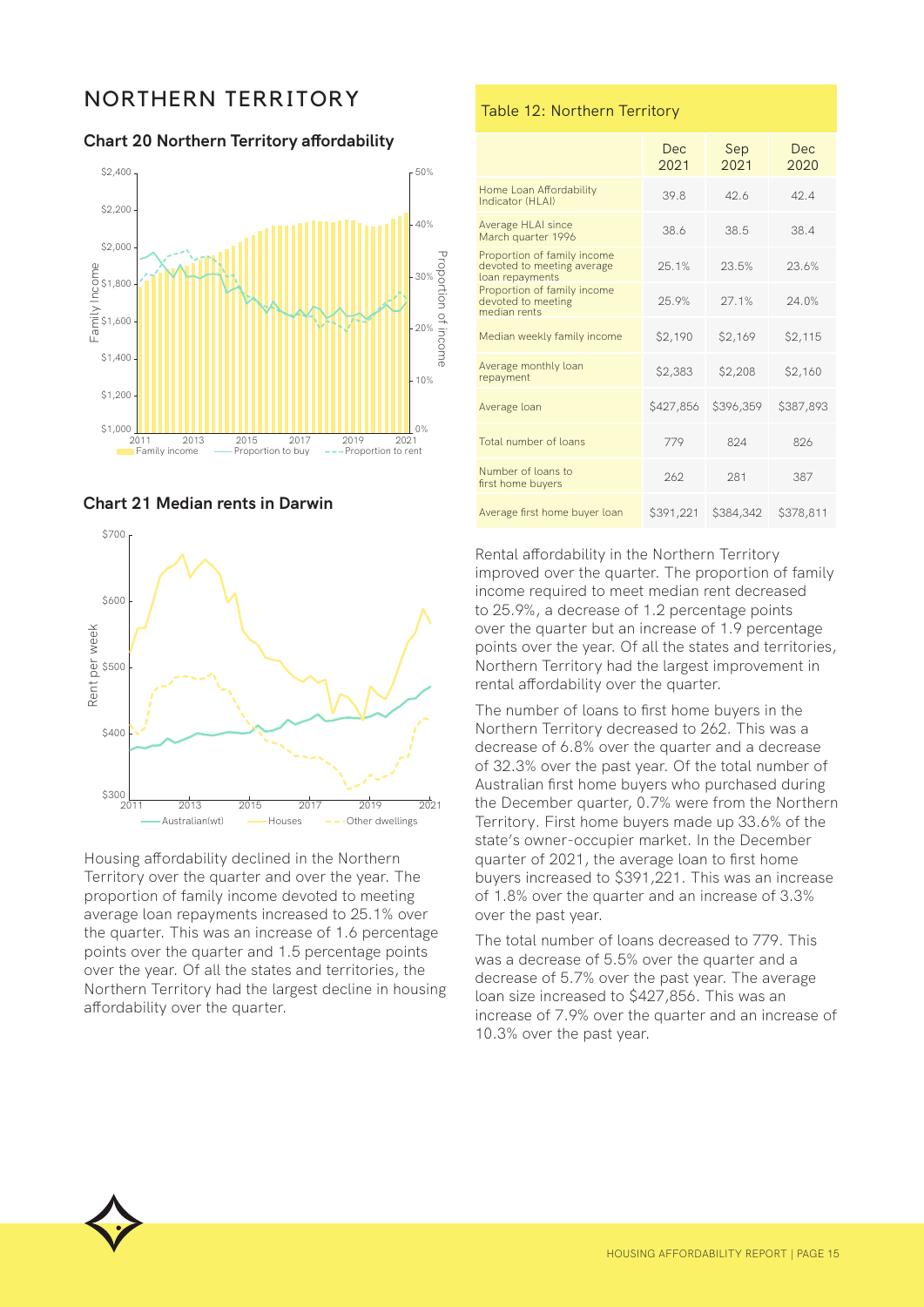## AUSTRALIAN CAPITAL **TERRITORY**



#### **Chart 22 Australian Capital Territory affordability**





Housing affordability declined in the Australian Capital Territory over the quarter and over the year. The proportion of family income devoted to meeting average loan repayments increased to 27.5% over the quarter. This was an increase of 1.3 percentage points over the quarter and an increase of 1.8 percentage points over the year.

#### Table 13: Australian Capital Territory

|                                                                              | <b>Dec</b><br>2021 | Sep<br>2021 | Dec<br>2020 |
|------------------------------------------------------------------------------|--------------------|-------------|-------------|
| Home Loan Affordability<br>Indicator (HLAI)                                  | 36.4               | 38.2        | 38.9        |
| Average HLAI since<br>March quarter 1996                                     | 42.0               | 42.0        | 42.2        |
| Proportion of family income<br>devoted to meeting average<br>loan repayments | 27.5%              | 26.2%       | 25.7%       |
| Proportion of family income<br>devoted to meeting<br>median rents            | 22.2%              | 21.6%       | 21.2%       |
| Median weekly family income                                                  | \$2,771            | \$2,735     | \$2,636     |
| Average monthly loan<br>repayment                                            | \$3,297            | \$3,102     | \$2,939     |
| Average loan                                                                 | \$591,951          | \$556,962   | \$527,691   |
| Total number of loans                                                        | 2,435              | 2,528       | 2,741       |
| Number of loans to<br>first home buyers                                      | 879                | 871         | 1,005       |
| Average first home buyer loan                                                | \$502,275          | \$496,096   | \$460,199   |

Rental affordability in the Australian Capital Territory declined over the quarter. The proportion of family income required to meet median rent increased to 22.2%, an increase of 0.6 percentage points over the quarter and an increase of 1.0 percentage points over the year.

The number of loans to first home buyers in the Australian Capital Territory increased to 879. This was an increase of 0.9% over the quarter but a decrease of 12.5% over the past year. Of the total number of Australian first home buyers who purchased during the December quarter, 2.3% were from the Australian Capital Territory. First home buyers made up 36.1% of the state's owneroccupier market. In the December quarter of 2021, the average loan to first home buyers increased to \$502,275. This was an increase of 1.2% over the quarter and an increase of 9.1% over the past year.

The total number of loans decreased to 2,435. This was a decrease of 3.7% over the quarter and a decrease of 11.2% over the past year. The average loan size increased to \$591,951. This was an increase of 6.3% over the quarter and an increase of 12.2% over the past year.